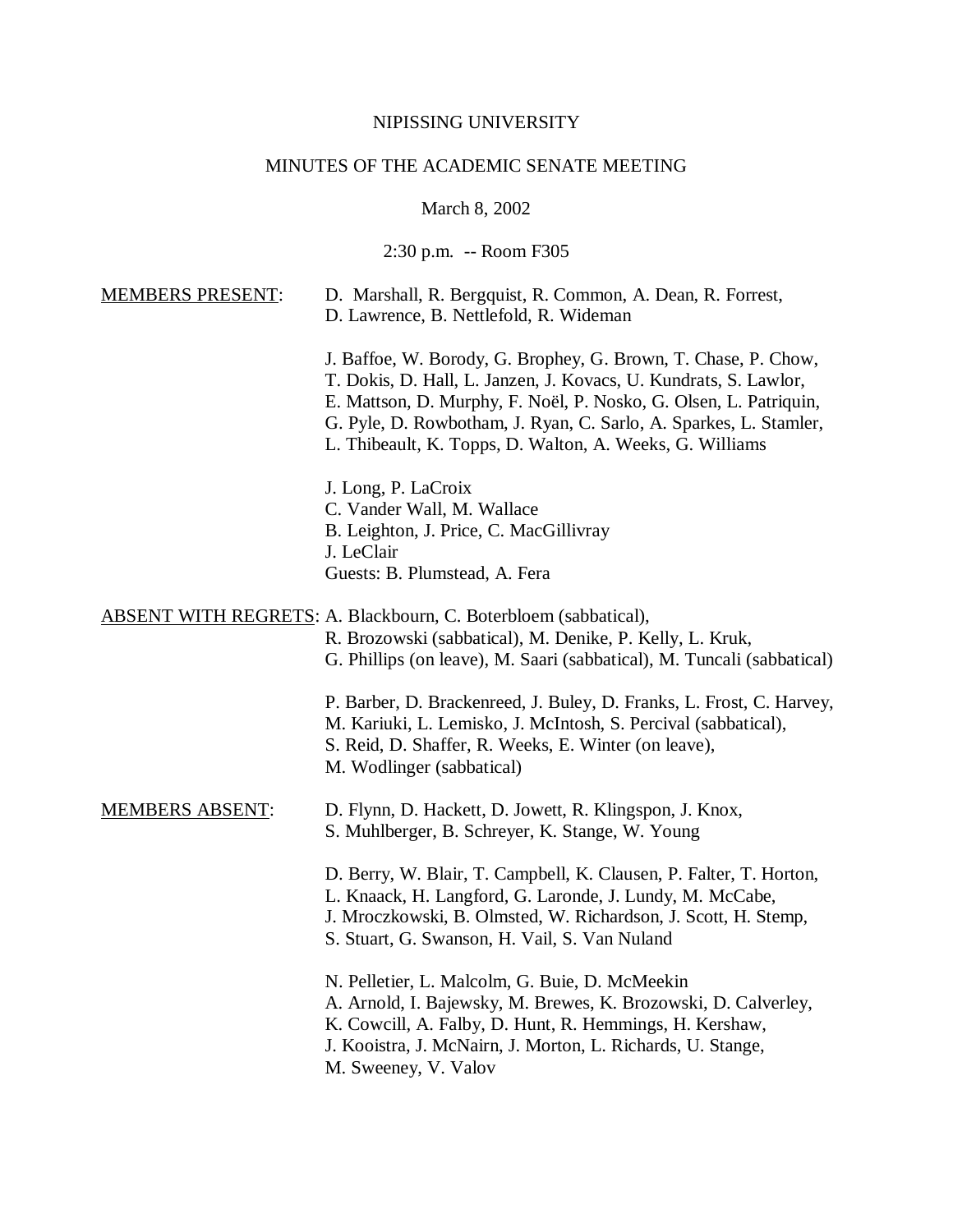MOTION #1: Moved by U. Kundrats, seconded by L. Janzen that the minutes of the regular meeting of the Academic Senate dated February 8, 2002 be adopted. CARRIED

#### ANNOUNCEMENTS

The President announced that a Town Hall meeting would be held on Wednesday, March 20 at 9:00 a.m. in the Theatre, to discuss the budget. The Finance Committee of the Board will also meet on March 20. The President explained that provision has been made within the university budget for an additional 166-175 FTE Arts and Science students, in all years, as well as new entrants. The fixed expenses in the budget were outlined. Dr. Marshall stated that the university managers had been asked to identify other "variable costs" that could be considered as appropriate budget items. The President made it clear that there are no means of extra revenue. Even if Nipissing were to receive full funding, it would not solve this year's shortfall. News regarding full funding will not be known until April. Dr. Marshall made comparisons with the 1995 budget when 17% had to be cut. This year's budget consists of more "variables" than revenue sources. Dr. Marshall informed Senate that the University Management Group had spent considerable time, this week, trimming 8% from their non-salaried operating funds. An initial exercise to trim 5% proved insufficient. The University Management Group also reviewed reallocation within budgets in order to realize the goal of a balanced budget. Consequently, not all requests on the variable list can be accommodated. He reinforced the stark provincial reality of the next few years in that universities must either add more students to cover fixed costs or not take in additional students and face cuts. Dr. Marshall noted that there are several specific costs associated with this year's budget that will not be repeated next year. For instance, \$250,000 was added to the budget to cover the new expansion; extra costs were incurred because of the new agreement with part-time employees; the discounted students contributed another significant expense and a \$400,000 shortfall in last year's base grant had to be recouped this year.

Dr. Marshall announced that there would be a "Naming Ceremony" for the new Residence at 12:00 noon on March 18. He informed Senate that Nipissing University will host the Council of Ontario Universities meeting on May 30 &  $31<sup>st</sup>$ . He stated that this would be a good opportunity to showcase the university to Executive Heads of provincial institutions. Dr. Marshall commended Margaret Denike for her superb organization of the events of International Women's Week. The President announced that the Consolidated Committee had recently approved Dr. Paul Kelly's reappointment with tenure and promotion to Associate Professor.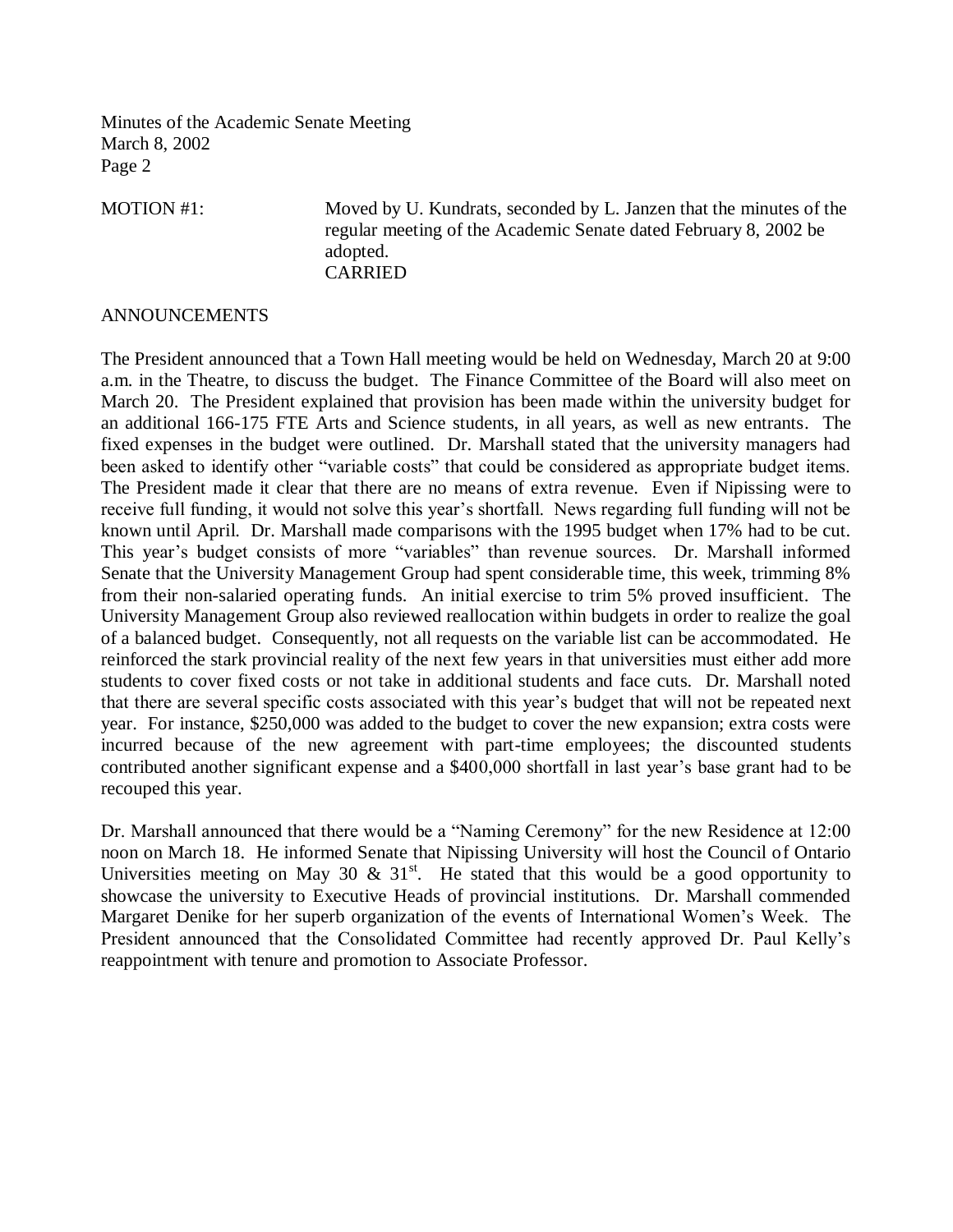Dr. Forrest was enthusiastic about the influx of good students in the fall. He noted that two History students from Nipissing had applied to graduate school. He announced that the University Research Council had increased its publications fund budget to \$9,000. Dr. Forrest reiterated his ongoing efforts to have SSHRC issues brought to the table at meetings of the Vice Presidents/Research.

Dr. Dean announced that the candidacy visit for the Nursing program had recently been completed and an external report had been received. Nipissing's response to the report will be sent on March 11. The Dean offered congratulations to Dr. Stamler for her assistance with the site visit. It was noted that the external review of the Geography program will occur in two weeks. Dr. Dean reported on a discussion at the Arts and Science Council meeting regarding minor degrees across the board. It is hoped that, by the fall, students will be able to combine a major and a minor in all programs to help them with their marketability.

Brock Leighton encouraged faculty to attend student-sponsored events. He noted that some barbecues would be planned soon and he stated that he would keep the faculty informed.

The Registrar reminded senators that many applicants and their families would be visiting Nipissing University next week during March Break. He noted that applicants who make campus visits are more likely to enrol at Nipissing.

Library Committee

MOTION #2: Moved by L. Patriquin, seconded by S. Lawlor that the Report of the Library Committee dated February 22, 2002 be received. CARRIED

Admissions, Promotions and Petitions Committee

- MOTION #3: Moved by R Bergquist, seconded by D. Lawrence that the Report of the Admissions, Promotions and Petitions Committee dated February 4, 2002 be received. CARRIED
- MOTION #4: Moved by R. Bergquist, seconded by A. Sparkes that the students listed on Appendix A, who have completed all requirements of their respective degrees, be admitted to their respective degrees in-course and that diplomas for the degrees be awarded. CARRIED
- MOTION #5: Moved by R. Bergquist, seconded by D. Lawrence that the Senate document entitled "Senate Academic Regulations and Policies, September 2001" be amended in Section 2:21 to read as follows: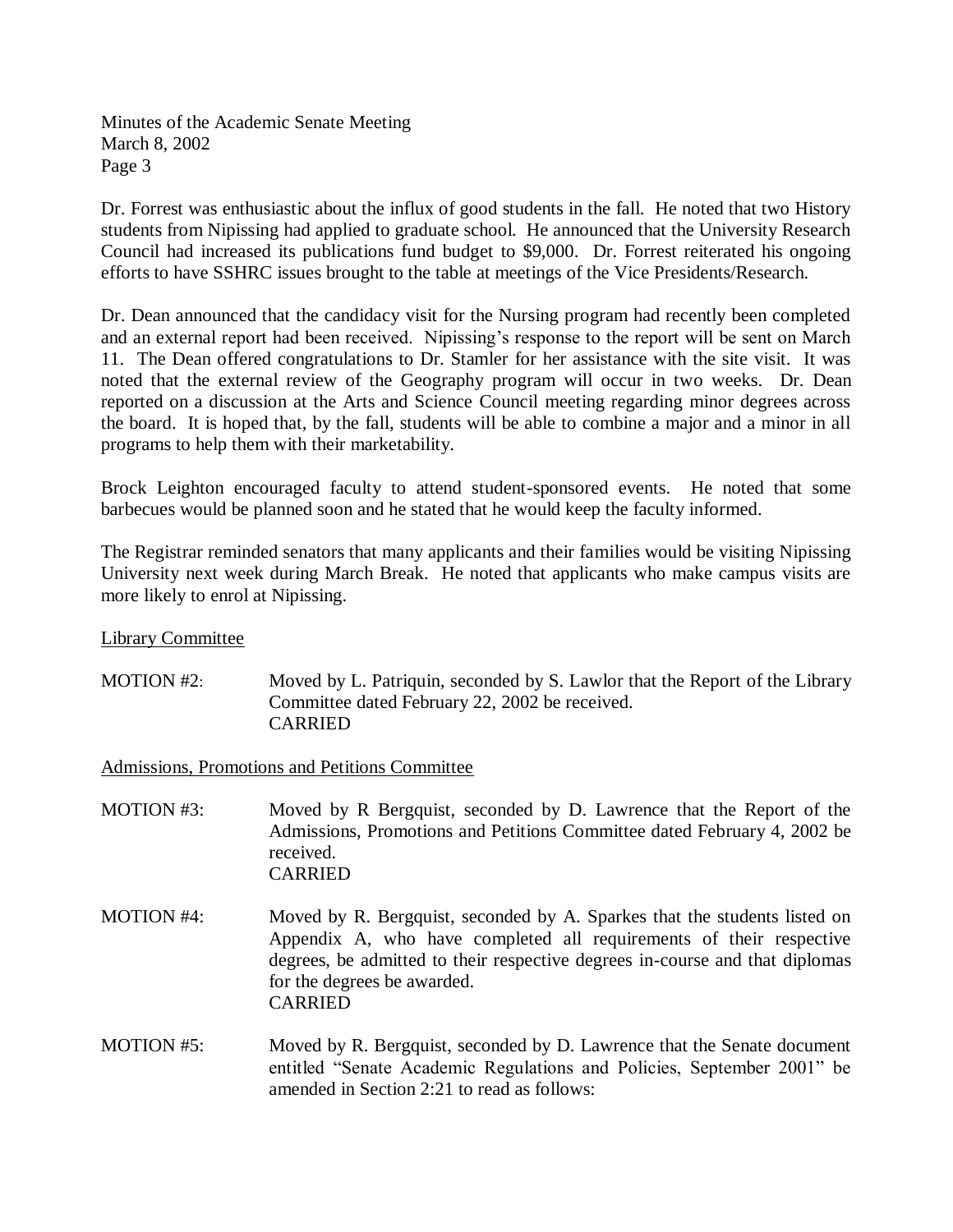> "Permanent Resident applicants whose first language is not English and who have lived at least three years in Canada or an English-speaking country are exempt from submitting proof of proficiency in English for admission. They must have successfully completed Grade12 U English or equivalent.

> International applicants studying in Canada on a student visa authorization who have attended a Canadian secondary school full-time for at least three years are also exempt from providing proof of proficiency in English for admission. They must have successfully completed Grade 12 U English or equivalent." CARRIED

- MOTION #6 Moved by R. Bergquist, seconded by D. Lawrence that the "Senate Academic Regulations and Policies, September 2001" be amended by removing Section 2.26 and Section 2.27. CARRIED
- MOTION #7: That the Senate document entitled "Senate Academic Regulations and Policies, September 2001" be amended in Section 2.28 to read as follows:

"Students who have been admitted as "Mature students" will be permitted to proceed to full-time studies (on probation) once they have successfully completed 18 credits with a minimum overall average of 60%, provided that they have no more than 6 credits in failures and have attained a "1" or "2" on the Writing Competency Test." CARRIED

#### REPORTS OF REPRESENTATIVES ON OTHER BODIES

Dr. Sparkes reported on a recent meeting of the Council of Ontario Universities. He informed Senate that the academic colleagues are planning to write a position paper on the change from threeyear degrees to four-year degrees. He asked for senators' input and opinions about the three and four-year degrees so that he could compile all the feedback and share it with COU. Dr. Marshall explained the challenge within the provincial system; there are 13,000 more students anticipated in the system, over the next three years, than there is funding provided by the government.

On behalf of the Teacher Education Advisory Committee, Dr. Common provided an update of the OECTA boycott of teachers for practice teaching placements. This is a very contentious issue that has resulted in serious implications for our students. Nipissing has been asked to de-register its AQs and ABQs as service providers.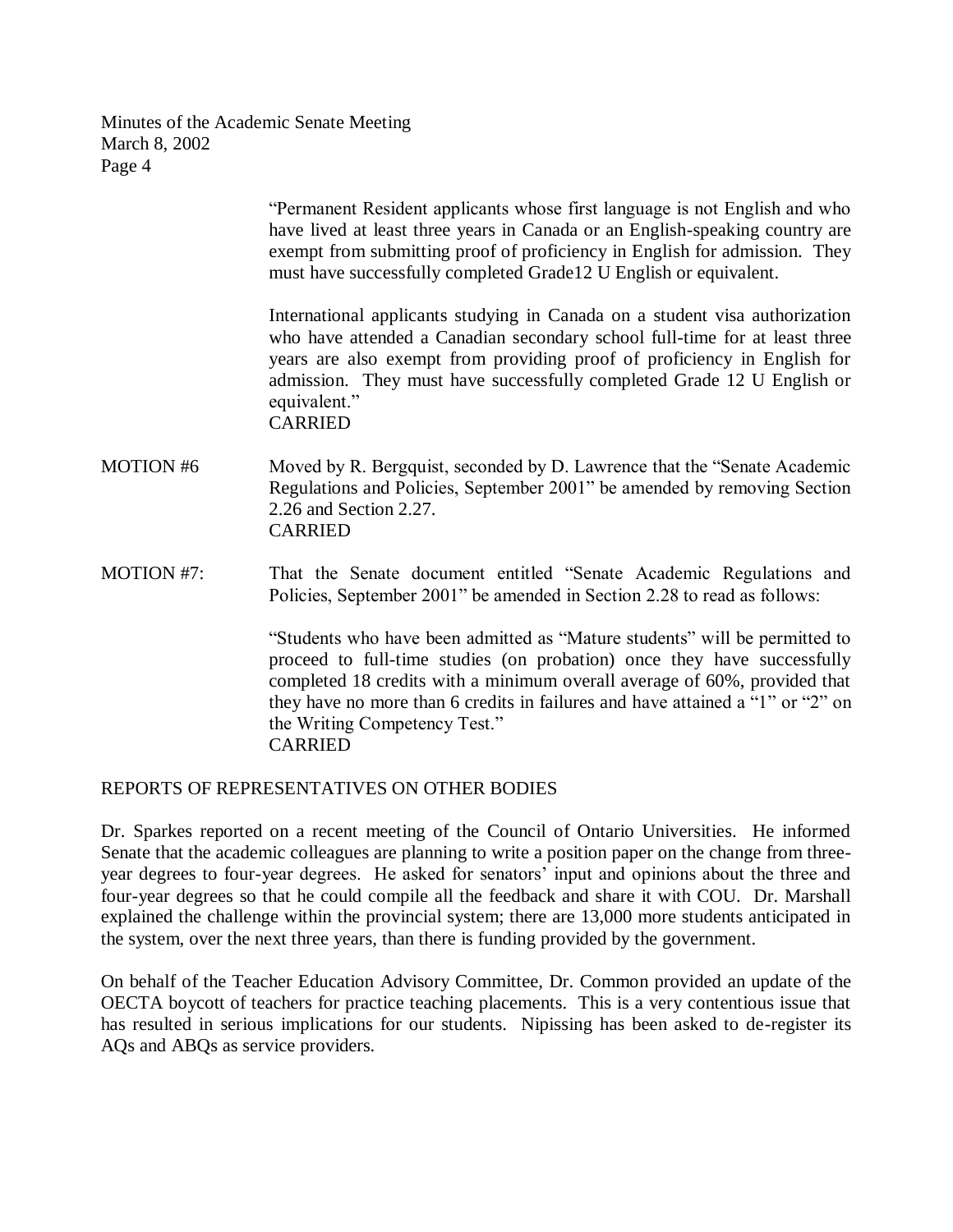#### OTHER BUSINESS

MOTION #8: Moved by A. Dean, seconded by S. Lawlor that the Report to Senate from the Dean of Arts and Science Regarding Tenure Track Positions in the Faculty of Arts and Science and the Establishment of Senate Search Committees, dated February 28, 2002, be received. CARRIED

MOTION #9: Moved by A. Sparkes, seconded by K. Topps that Motions 2-7 of the Report from the Dean of Arts and Science be considered as one omnibus motion. CARRIED

> Motion #2: That Senate now elect one faculty senator from Education (where practicable) to serve on the Senate Selection Committee for the tenure track position in Biology. Other members of the Selection Committee will include: the Dean of Arts and Science, all continuing tenure track and tenured members of the Biology department, the Director of the Nursing Program and a student chosen by the department at the discretion of the department.

> Motion #3: That Senate now elect one faculty senator from Arts and Science (excluding Sociology/Social Welfare/Criminal Justice) and one faculty senator from Education (where practicable) to serve on the Senate Selection Committee for the tenure track position in Criminal Justice. Other members of the Selection Committee will include: the Dean of Arts and Science, all continuing tenure track and tenured members of the department of Sociology/Social Welfare/Criminal Justice and a student chosen by the department at the discretion of the department.

> Motion #4: That Senate now elect one faculty senator from Arts and Science (excluding History) and one faculty senator from Education (where practicable) to serve on the Senate Selection Committee for the tenure track position in History. Other members of the Selection Committee will include: the Dean of Arts and Science, all continuing tenure track and tenured members of the History department and a student chosen by the department at the discretion of the department.

> Motion #5: That Senate now elect one faculty senator from Arts and Science (excluding Computer Science and Mathematics) and one faculty senator from Education (where practicable) to serve on the Senate Selection Committee for the tenure track position in Mathematics. Other members of the Selection Committee will include: the Dean of Arts and Science, all continuing tenure rack and tenured members of the department of Computer Science and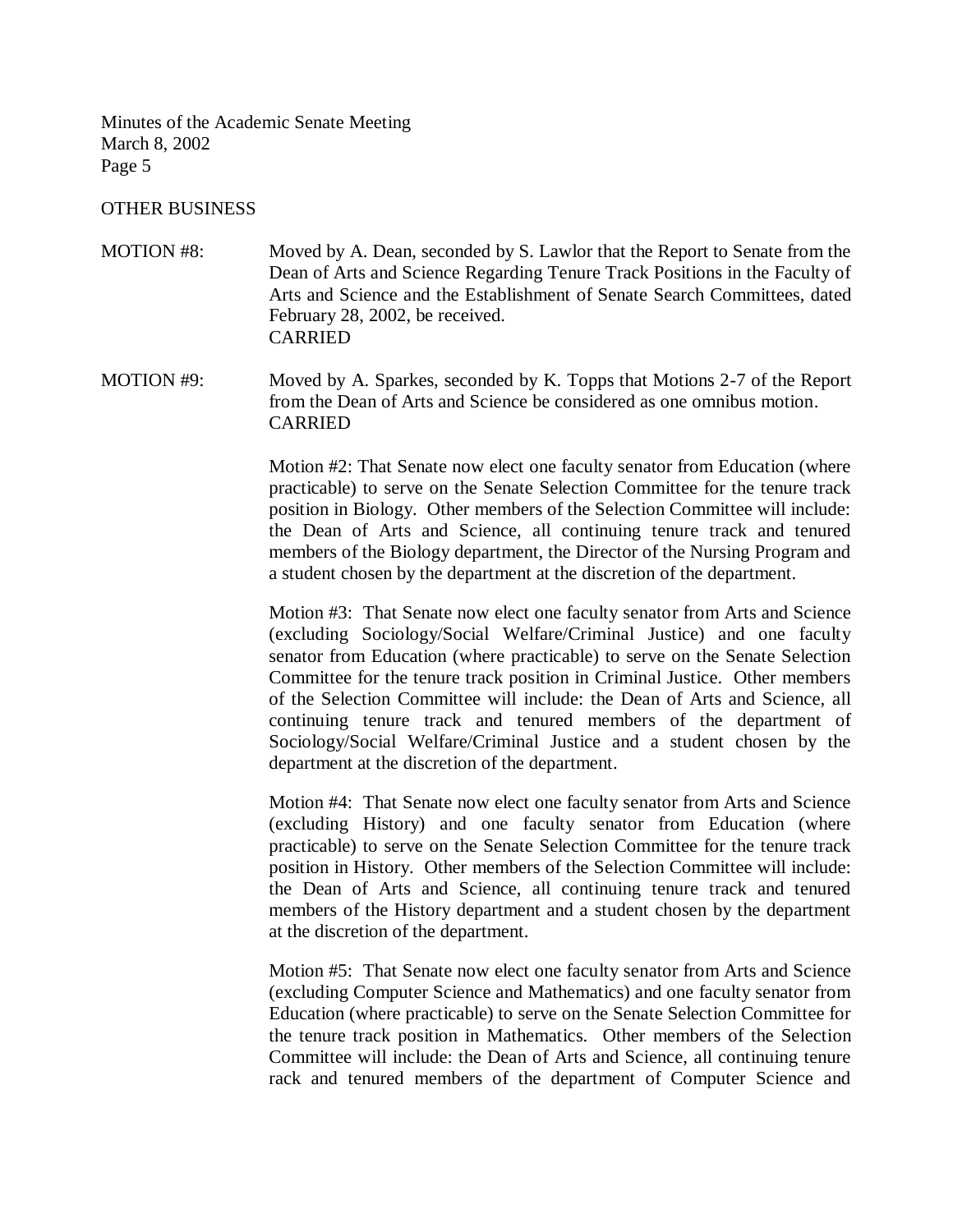> Mathematics and a student chosen by the department at the discretion of the department.

> Motion #6: That Senate now elect one faculty senator from Arts and Science (excluding Geography) and one faculty senator from Education (where practicable) to serve on the Senate Selection Committee for the tenure track position in Geography. Other members of the Selection Committee will include: the Dean of Arts and Science, all continuing tenure track and tenured members of the Geography department and a student chosen by the department at the discretion of the department.

> Motion #7: That Senate now elect one faculty senator from Arts and Science (excluding Sociology/Social Welfare/Criminal Justice) and one faculty senator from Education (where practicable) to serve on the Senate Selection Committee for the tenure track position in Social Welfare. Other members of the Selection Committee will include: the Dean of Arts and Science, all continuing tenure track and tenured members of the department of Sociology/Social Welfare/Criminal Justice and a student chosen by the department at the discretion of the department.

MOTION #10: Moved by A. Dean, seconded by L. Janzen that Motions 2-7 of the Report from the Dean of Arts and Science be approved as one omnibus motion. CARRIED

Senate Selection Committee for tenure track position in Biology

R. Common nominated G. Laronde

MOTION #11: Moved by S. Lawlor, seconded by A. Sparkes that nominations cease. CARRIED

Acclaimed: G. Laronde

Senate Selection Committee for tenure track position in Criminal Justice

A. Sparkes nominated J. Lundy D. Hall nominated D. Rowbotham

MOTION #12: Moved by F. Noël, seconded by S. Lawlor that nominations cease. CARRIED

Acclaimed: J. Lundy, D. Rowbotham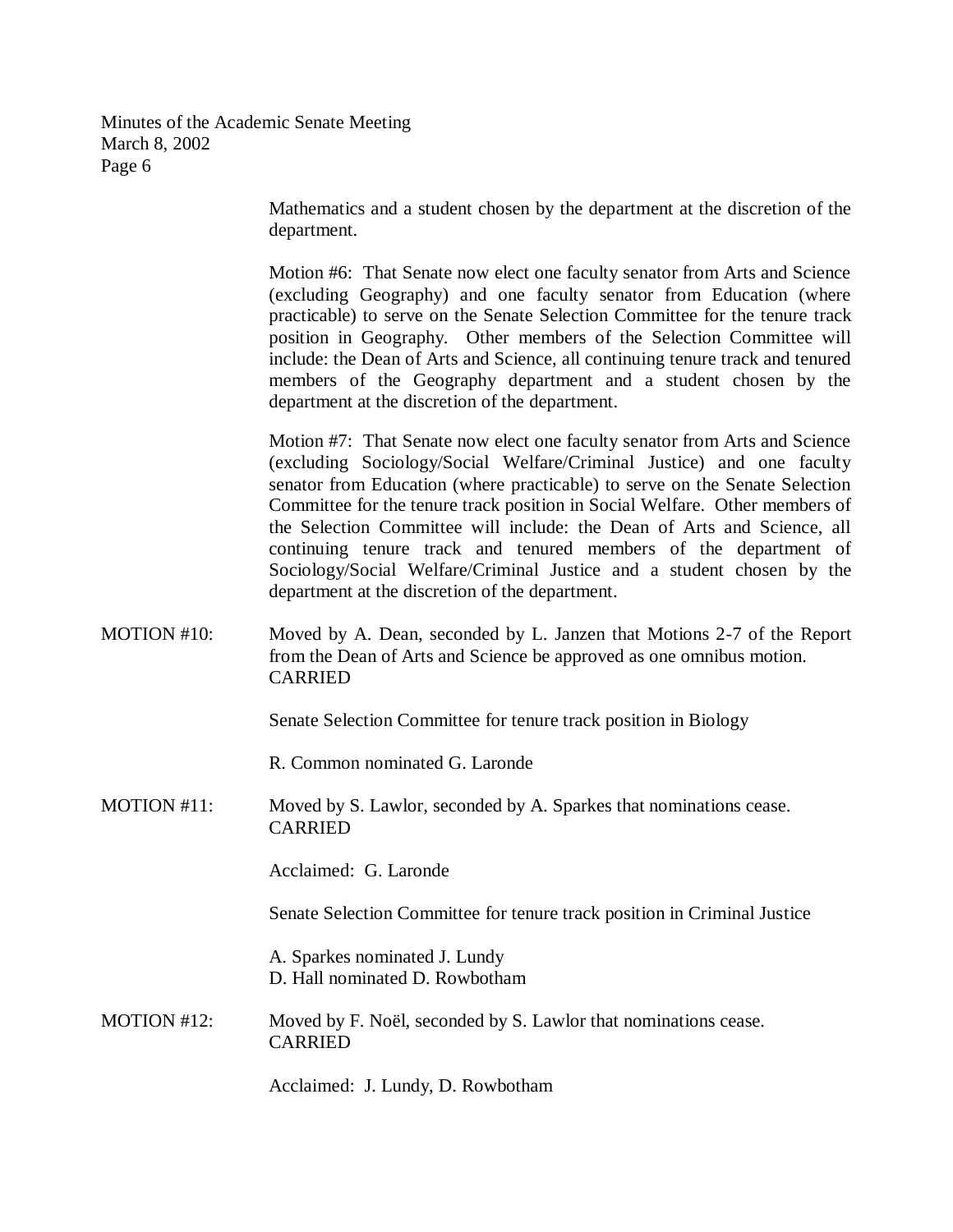|             | Senate Selection Committee for tenure track position in History                                     |
|-------------|-----------------------------------------------------------------------------------------------------|
|             | F. Noël nominated S. Lawlor<br>F. Noël nominated K. Clausen                                         |
| MOTION #13: | Moved by A. Sparkes, seconded by L. Stamler that nominations cease.<br><b>CARRIED</b>               |
|             | Acclaimed: S. Lawlor, K. Clausen                                                                    |
|             | Senate Selection Committee for tenure track position in Mathematics                                 |
| MOTION #14: | J. Baffoe nominated D. Rowbotham<br>R. Common nominated S. Stuart                                   |
|             | Moved by R. Bergquist, seconded by P. Chow that nominations cease.<br><b>CARRIED</b>                |
|             | Acclaimed: D. Rowbotham, S. Stuart                                                                  |
|             | Senate Selection Committee for tenure track position in Geography                                   |
| MOTION #15: | K. Topps nominated T. Dokis<br>E. Mattson nominated H. Langford                                     |
|             | Moved by A. Sparkes, seconded by J. Baffoe that nominations cease.<br><b>CARRIED</b>                |
|             | Acclaimed: T. Dokis, H. Langford                                                                    |
|             | Senate Selection Committee for tenure track position in Social Welfare                              |
|             | R. Common nominated J. Long<br>D. Hall nominated L. Stamler                                         |
| MOTION #16: | Moved by S. Lawlor, seconded by D. Hall that nominations cease.<br><b>CARRIED</b>                   |
|             | Acclaimed: J. Long, L. Stamler                                                                      |
|             | Report of the Senate Selection Committee for the Tenure Track Position in<br><b>English Studies</b> |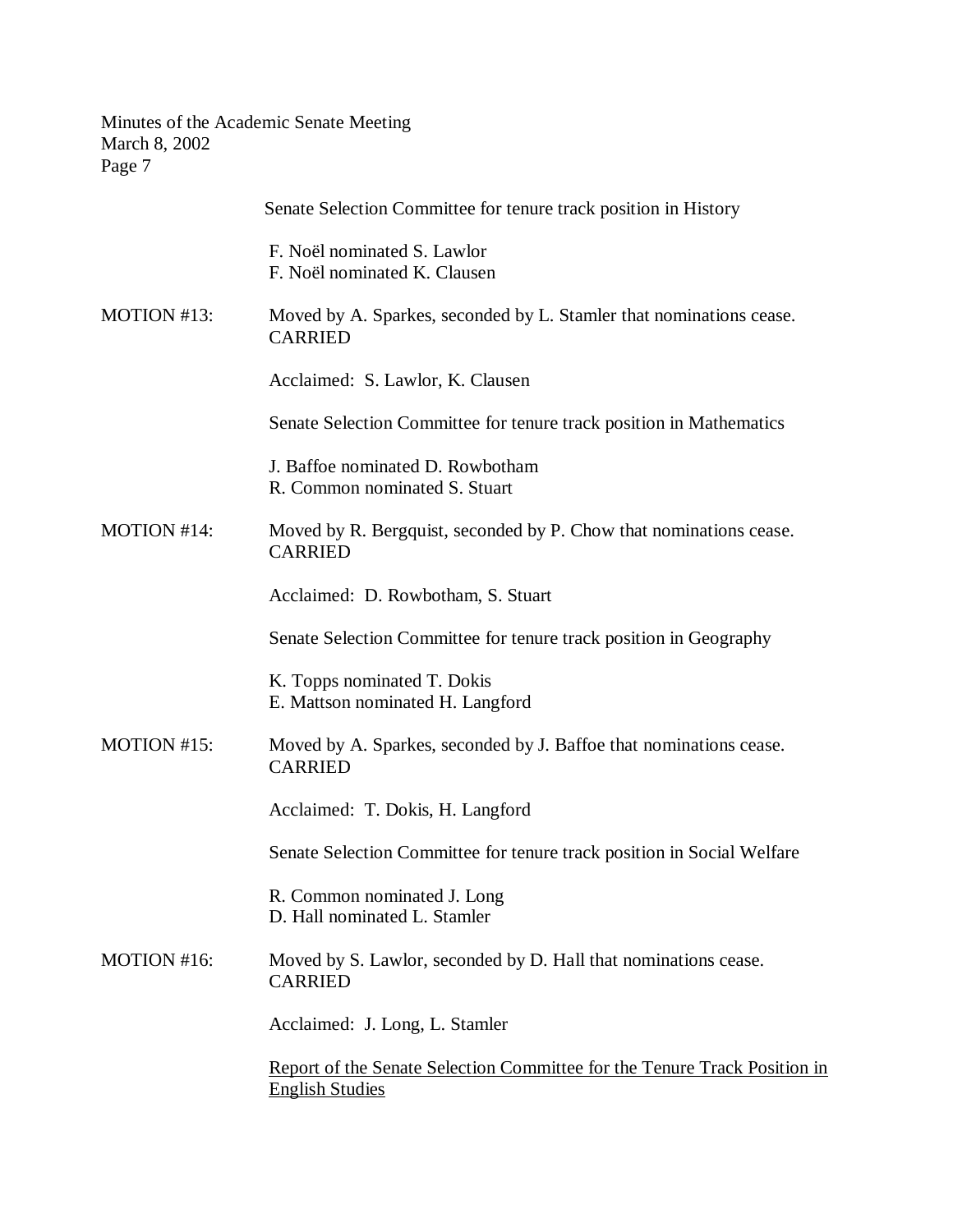- MOTION #17: Moved by L. Janzen, seconded by G. Williams that the Report of the Senate Selection Committee for the tenure track position in English Studies be received. CARRIED
- MOTION #18: Moved by L. Janzen, seconded by G. Williams that Senate recommend to the Board through the President or Vice President Academic that Dr. Laura Robinson be offered a probationary appointment in English Studies. CARRIED

Admissions, Promotions and Petitions Committee

- MOTION #19: Moved by R. Bergquist, seconded by D. Lawrence that Senate consider receipt of the Report of the Admissions, Promotions and Petitions Committee dated March 4, 2002. CARRIED
- MOTION #20: Moved by R. Bergquist, seconded by R. Common that the Report of the Admissions, Promotions and Petitions Committee dated March 4, 2002 be received. CARRIED
- MOTION #21: Moved by R. Bergquist, seconded by R. Common that the requirement in EDUC 4684, EDUC 4694 and EDUC 4355 be changed for the 2001/2002 academic year only such that students who cannot be placed for thirteen weeks of practice teaching may be evaluated as successful based upon a minimum of eight weeks of successful practice teaching. CARRIED 1 Against 1 Abstention

Report to Senate from the Senate Education Selection Committee

- MOTION #22: Moved by R. Common, seconded by S. Lawlor that Senate consider receipt of the Report of the Senate Education Selection Committee dated March 1, 2002. CARRIED
- MOTION #23: Moved by R. Common, seconded by P. Chow that the Report of the Senate Education Selection Committee dated March 1, 2002 be received. CARRIED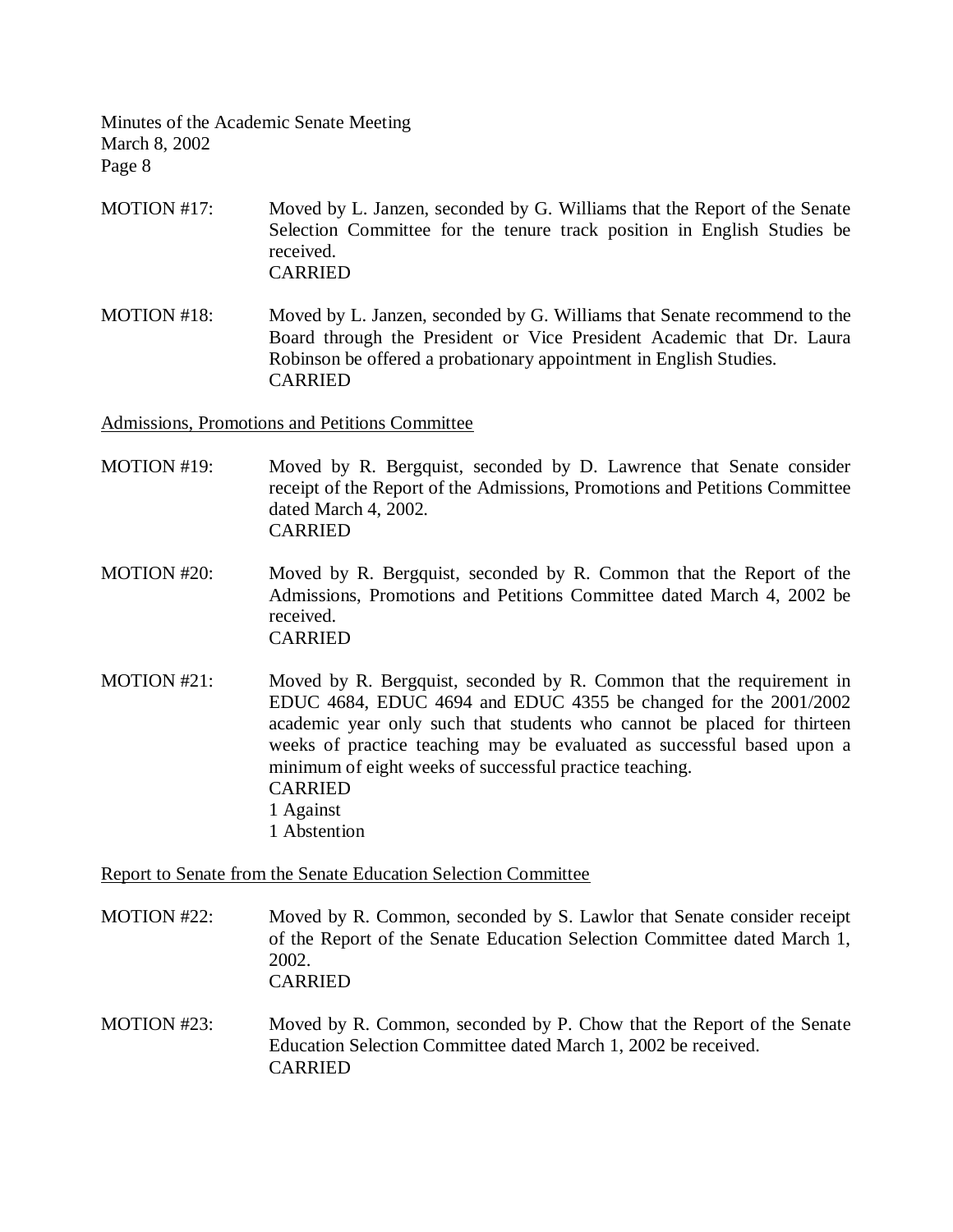- MOTION #24: Moved by R. Common, seconded by P. Chow that Senate recommend to the Board through the President or Vice President Academic than Ann Le Sage be offered a four-year probationary appointment as an Assistant Professor of Education: Curriculum Studies – Math, effective July 1, 2002. CARRIED
- MOTION #25: Moved by R. Common, seconded by G. Brown that Senate recommend to the Board through the President or Vice President Academic that Dr. John Long be offered a four-year probationary appointment as an Assistant Professor of Education: Curriculum Studies – Education and Schooling, effective July 1, 2002. CARRIED

### University Curriculum Committee

- MOTION #26: Moved by R. Common, seconded by R. Bergquist that Senate consider receipt of the Summary Report of the University Curriculum Committee dated February 15, 2002. CARRIED
- MOTION #27: Moved by R. Common, seconded by R. Bergquist that the Summary Report of the University Curriculum Committee dated February 15, 2002 be received. CARRIED
- MOTION #28: Moved by R. Common, seconded by S. Lawlor that Motions #3-24 of the Curriculum Committee Report be considered as one omnibus motion. CARRIED

Motion #3: That the Senate document entitled "Senate Academic Regulations and Policies, September 2001", be amended to modify BIOL 1006 Principles of Biology I.

Motion #4: That the Senate document entitled "Senate Academic Regulations and Policies, September 2001", be amended to modify BIOL 1007 Principles of Biology II.

Motion #5: That the Senate document entitled "Senate Academic Regulations and Policies, September 2001", be amended to modify BIOL 1206 Introduction to Biochemistry.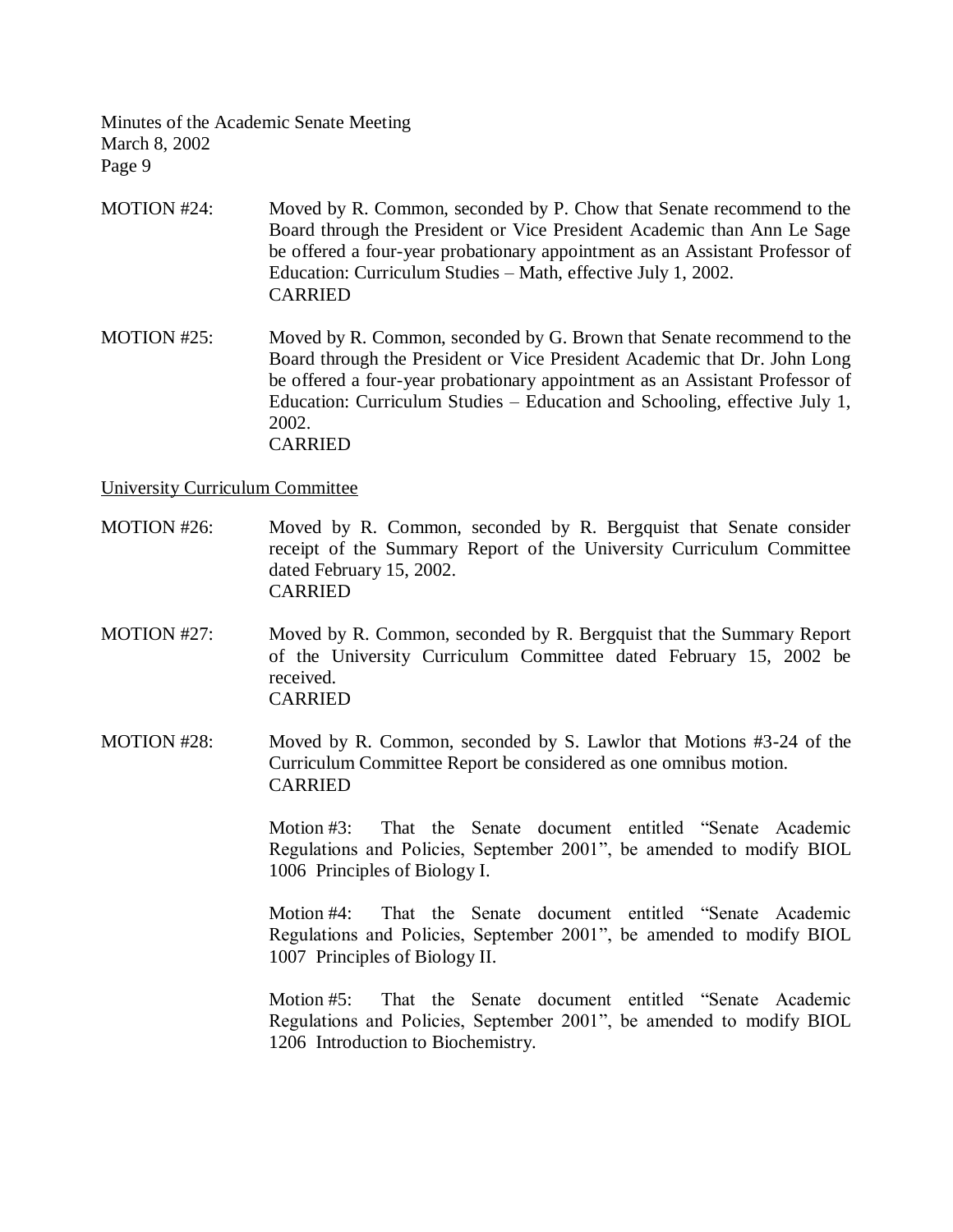> Motion #6: That the Senate document entitled "Senate Academic Regulations and Policies, September 2001", be amended to modify BIOL 1706 Structure and Function of the Human Body I.

> Motion #7: That the Senate document entitled "Senate Academic Regulations and Policies, September 2001", be amended to modify BIOL 1707 Structure and Function of the Human Body II.

> Motion #8: That the Senate document entitled "Senate Academic Regulations and Policies, September 2001", be amended to add BIOL 2557 Genetics.

> Motion #9: That the Senate document entitled "Senate Academic Regulations and Policies, September 2001", be amended to add BIOL 2836 Invertebrate Zoology.

> Motion #10: That the Senate document entitled "Senate Academic Regulations and Policies, September 2001", be amended to add BIOL 2837 Vertebrate Zoology.

> Motion #11: That the Senate document entitled "Senate Academic Regulations and Policies, September 2001", be amended to delete BIOL 2736 Animal Kingdom.

> Motion #12: That the Senate document entitled "Senate Academic Regulations and Policies, September 2001", be amended to modify BIOL 3277 Animal Ecology.

> Motion #13: That the Senate document entitled "Senate Academic Regulations and Policies, September 2001", be amended to modify BIOL 3596 Ornithology.

> Motion #14: That the Senate document entitled "Senate Academic Regulations and Policies, September 2001", be amended to modify BIOL 3007 Environmental Issues in Forestry.

> Motion #15: That the Senate document entitled "Senate Academic Regulations and Policies, September 2001", be amended to modify ENSC 3007 Environmental Issues in Forestry.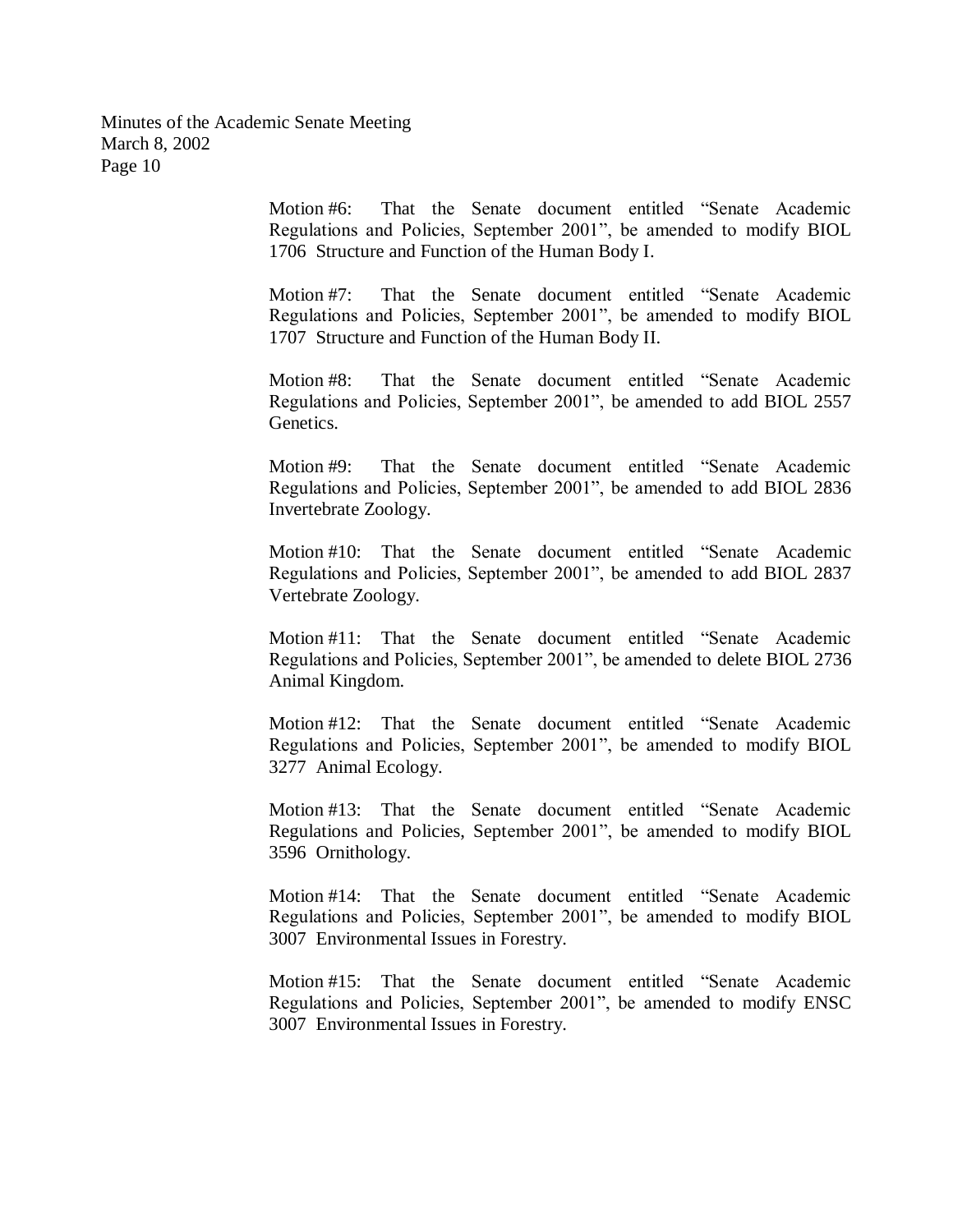> Motion #16: That the Senate document entitled "Senate Academic Regulations and Policies, September 2001", be amended to add BIOL 3117 Biostatistics.

> Motion #17: That the Senate document entitled "Senate Academic Regulations and Policies, September 2001", be amended to add BIOL 4107 Freshwater Biology.

> Motion #18: That the Senate document entitled "Senate Academic Regulations and Policies, September 2001", be amended to modify BIOL 3436 Conservation Biology.

> Motion #19: That the Senate document entitled "Senate Academic Regulations and Policies, September 2001", be amended to modify BIOL 4717 Animal Behaviour.

> Motion #20: That the Senate document entitled "Senate Academic Regulations and Policies, September 2001", be amended to add a new Bachelor of Science (Honours) degree program in Biology.

> Motion #21: That the Senate document entitled "Senate Academic Regulations and Policies, September 2001", be amended to modify BIOL 4506 Special Topics in Applied Ecology.

> Motion #22: That the Senate document entitled "Senate Academic Regulations and Policies, September 2001", be amended to modify BIOL 4607 Environmental Biology Seminar.

> Motion #23: That the Senate document entitled "Senate Academic Regulations and Policies, September 2001", be amended to modify BIOL 4976 Biology Field Camp.

> Motion #24: That the Senate document entitled "Senate Academic Regulations and Policies, September 2001", be amended to modify BIOL 4995 Senior Project/Seminar.

MOTION #29: Moved by R. Common, seconded by S. Lawlor that Motions #3-24 of the Curriculum Committee Report be approved as one omnibus motion. CARRIED